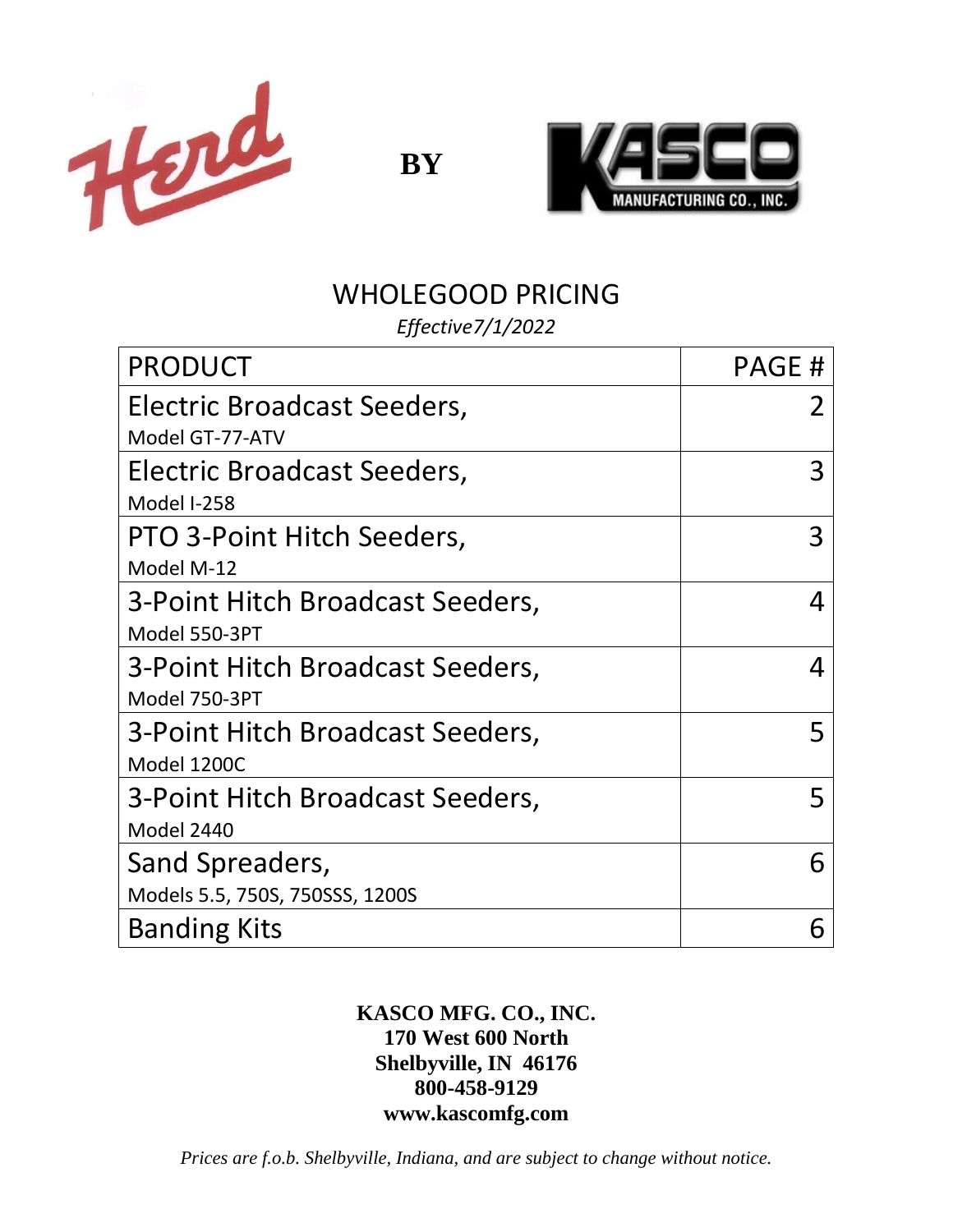



| <b>ELECTRIC BROADCAST SEEDER/SPREADERS - Model GT-77</b> |                                                                                   |     |                   |
|----------------------------------------------------------|-----------------------------------------------------------------------------------|-----|-------------------|
|                                                          | ❖ Vibrating Agitator for Sure-Feed of Material being spread                       |     |                   |
|                                                          | ❖ Ideal for Seeding Clover or Alfalfa                                             |     |                   |
|                                                          | ❖ Will Broadcast all Types of Materials                                           |     |                   |
|                                                          | ❖ Ability to Center the Spread Pattern                                            |     |                   |
|                                                          | ❖ Hopper Capacity = 77# of Fertilizer or 1.2 Bushel of Seed                       |     |                   |
|                                                          | ❖ 12-Volt Electric Motor hooks directly to fan (low amp draw)                     |     |                   |
|                                                          | ❖ Mounting Brackets for Most ATVs and Utility Vehicles                            |     |                   |
|                                                          | NOTE: FOR A COMPLETE ATV SEEDER, YOU MUST ORDER (a)                               |     |                   |
|                                                          | <b>SEEDER, AND (b) MOUNTING CARTON</b>                                            |     |                   |
| <b>MODEL</b>                                             | <b>DESCRIPTION</b>                                                                | Wt. | <b>LIST PRICE</b> |
| GT-77-ATV                                                | ATV Seeder (Must Order Mounting Cartons As Listed Below)                          | 38# | \$450.00          |
|                                                          | ATV Mounting Cartons for GT-77-ATV and GT-77-ATV-FA                               |     |                   |
| Carton #T                                                | Mounting Kit for All ATV's with Metal Racks                                       | 21# | \$100.00          |
|                                                          | Mounting Kit for John Deere Gator, Polaris Ranger, Kubota RTV, etc. For           |     |                   |
| Carton # JPH-1                                           | any utility vehicle with a tailgate and a 2" receiver                             | 44# | \$295.00          |
| Carton #X                                                | Mounting Kit for Polaris - All models except Trail Blazer & Scrambler ***         | 34# | \$100.00          |
|                                                          | NOTE: Not for 2010 and later models***                                            |     |                   |
| Carton #D                                                | Mounting Kit for Pick-up Truck, Farm Tractor & Turf Vehicle                       | 10# | \$100.00          |
| Carton #WP                                               | Mounting Kit for UTVs with Dump bed (Bolts to Bed)                                | 28# | \$100.00          |
| #660                                                     | 2" Receiver Hitch for GT-77                                                       | 13# | \$180.00          |
| #661                                                     | 2" Receiver Hitch (L-Shaped) for GT-77; for units with low clearance              | 24# | \$210.00          |
| #544                                                     | 3-Point Hitch, Cat I                                                              | 27# | \$180.00          |
| #521                                                     | 3-Point Hitch, Cat 0                                                              | 27# | \$180.00          |
| #662                                                     | Adapter for 2" Receiver Hitch (female end)                                        | 15# | \$100.00          |
| <b>Accessories for GT-77-ATV Seeders</b>                 |                                                                                   |     |                   |
| Part # 537                                               | 45 Angle Mounting Kit                                                             | 7#  | \$75.00           |
| Part #536-KIT                                            | Front Chute and Spout Kit                                                         | 7#  | \$275.00          |
| Part #811                                                | <b>Electronic Speed Control</b>                                                   | 2#  | \$155.00          |
| Part #517                                                | <b>Blocking Plate</b>                                                             | 1#  | \$45.00           |
| Part #538                                                | Native Seeds Kit                                                                  | 3#  | \$70.00           |
| Part #672                                                | Plate kit for Fire Ant Bait (includes all plates)                                 | 1#  | \$65.00           |
| #501-AL                                                  | Aluminum Fan (NOTE: GT-77-ATV is equipped with plastic fan as standard equipment) | 2#  | \$125.00          |
| <b>Accessories to Open/Close Seed Gate</b>               |                                                                                   |     |                   |
| Part #671                                                | Control Handle                                                                    | 3#  | \$70.00           |
| Part #579                                                | Rope Control Kit                                                                  | 1#  | \$50.00           |
| Part #572                                                | Cable Control Kit                                                                 | 3#  | \$95.00           |
| Part # 561                                               | <b>Electric Actuator</b>                                                          | 4#  | \$335.00          |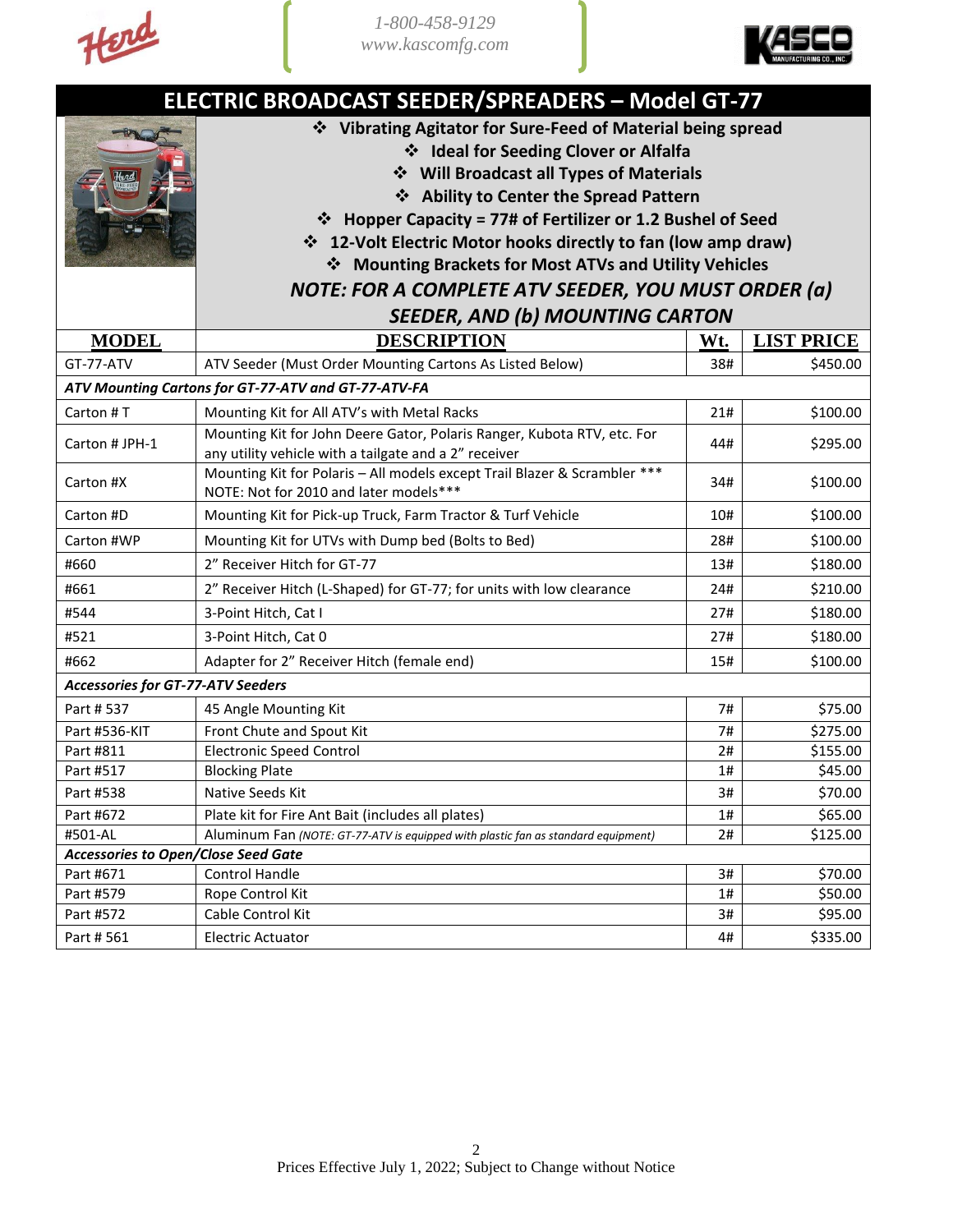Herd



## **ELECTRIC BROADCAST SEEDER/SPREADERS – Model I-258**

### ❖ **192# or 2.58 Bushel Capacity**

#### ❖ **12-Volt Motor**

❖ **Includes Vibrating Style Agitator** 

❖ **Spread can be Centered and Metered**

*NOTE: FOR A COMPLETE SEEDER, YOU MUST ORDER (A) Seeder, and (B) Mounting Kit*

| $1 - 258$                                     | Electric Seeder less mounting                                                                    | 86# | \$685.00 |
|-----------------------------------------------|--------------------------------------------------------------------------------------------------|-----|----------|
| <b>Mounting Kits for I-258 Seeders</b>        |                                                                                                  |     |          |
| #660                                          | 2" Receiver Hitch                                                                                | 13# | \$180.00 |
| #661                                          | 2" Receiver Hitch (L-Shaped) for low clearance units                                             | 24# | \$210.00 |
| #544                                          | 3-Point Hitch Kit                                                                                | 27# | \$180.00 |
| Carton JPH-1                                  | Mounting Kit for John Deere Gator, Polaris Ranger, Kubota RTV, etc. For any utility vehicle with | 44# | \$295.00 |
|                                               | a tailgate and a 2" receiver                                                                     |     |          |
|                                               | <b>Accessories for I-258 Electric Seeders</b>                                                    |     |          |
| #822-KIT                                      | Front Chute and Spout Kit                                                                        | 10# | \$335.00 |
| #811                                          | <b>Electronic Speed Control</b>                                                                  | 2#  | \$155.00 |
| #517                                          | <b>Blocking Plate</b>                                                                            | 1#  | \$45.00  |
| #501-AL                                       | Aluminum Fan (NOTE: I-258 is equipped with plastic fan as standard equipment)                    | 2#  | \$125.00 |
|                                               | <b>Accessories to Open/Close Seed Gate</b>                                                       |     |          |
| Part # 579                                    | Rope Control Kit                                                                                 | 1#  | \$50.00  |
| Part #572                                     | Cable Control Kit                                                                                | 3#  | \$95.00  |
| Part #561                                     | <b>Electric Actuator</b>                                                                         |     | \$335.00 |
|                                               | PTO 3-POINT HITCH SEEDER/SPREADERS - Model M-12                                                  |     |          |
|                                               | 192# or 2.58 Bushel Capacity for Spreading Seed or Fertilizer<br>❖                               |     |          |
| <b>3-Point Mounting is Fast and Easy</b><br>❖ |                                                                                                  |     |          |
|                                               |                                                                                                  |     |          |
|                                               | <b>Oil-Bath Gearbox</b><br>❖                                                                     |     |          |
| $M-12$                                        | Category 1 Seeder/Spreader. 192# or 2.58 Bushel Capacity                                         | 88# | \$815.00 |
|                                               | <b>Accessories for M-12 PTO Seeder/Spreaders</b>                                                 |     |          |
| #982                                          | Hopper Extension (for Seed Only); 128# or 2-Bushel Capacity                                      | 12# | \$85.00  |
| #796&913                                      | Lid & Spring                                                                                     | 5#  | \$75.00  |
| #501-58-AL                                    | Aluminum Fan (Note: M-12 is equipped with plastic fan as standard equipment)                     | 2#  | \$125.00 |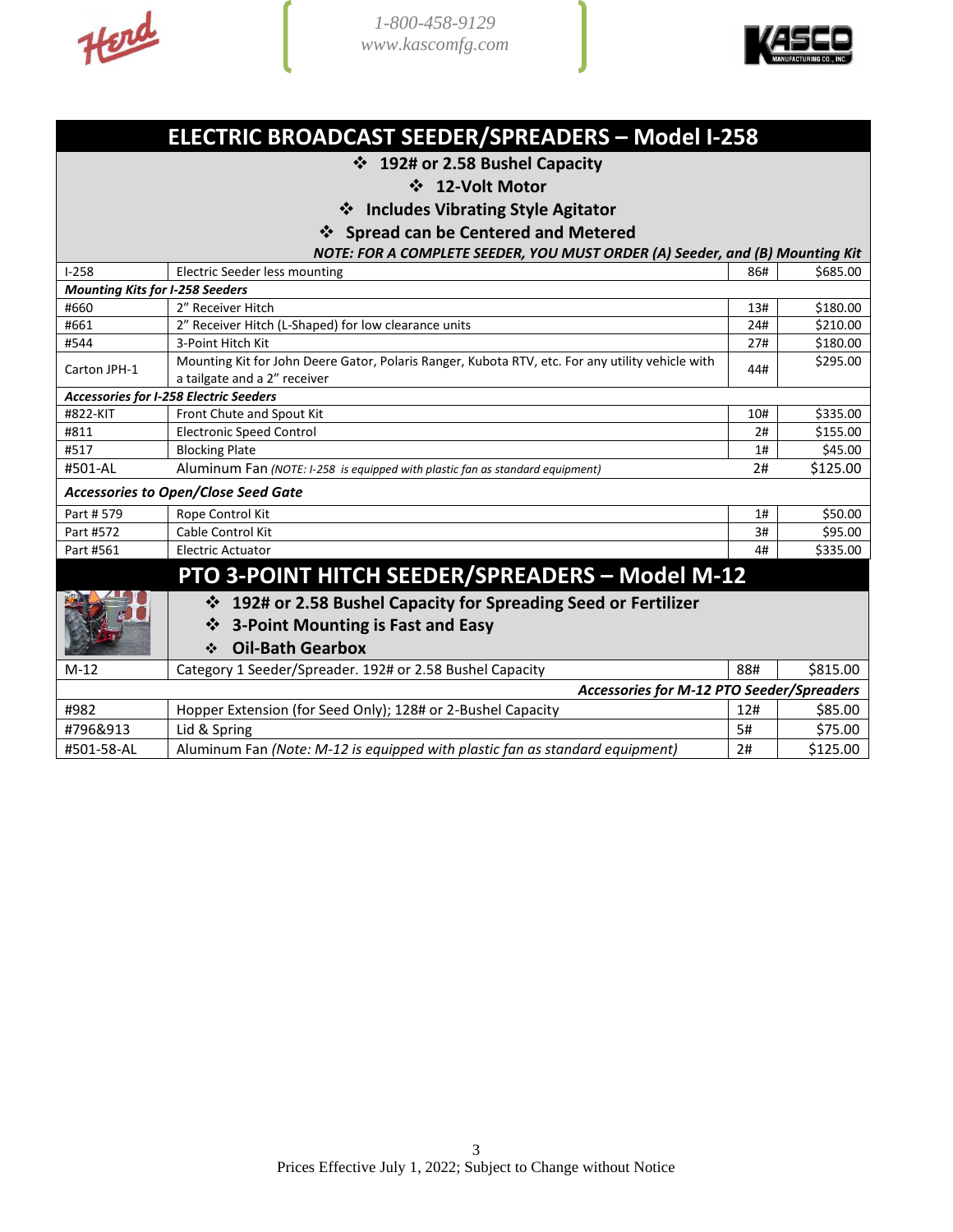Herd



| <b>3-POINT HITCH BROADCAST SEEDER - Model 550</b> |                                                                                                                                                                                          |      |                   |
|---------------------------------------------------|------------------------------------------------------------------------------------------------------------------------------------------------------------------------------------------|------|-------------------|
|                                                   | ❖ 3-Point Seeder for Category 1 Tractors<br>14 Gauge Steel Hopper with Round Base; Prevents Lodging of Material and<br><b>Assures Even Feeding</b><br>❖ Quick-Tach PTO Shaft and Gearbox |      |                   |
| <b>MODEL</b>                                      | <b>DESCRIPTION</b>                                                                                                                                                                       | Wt.  | <b>LIST PRICE</b> |
| 550-3 PT                                          | Category 1 Seeder; 5 Bushels or 300# capacity; 540 RPM                                                                                                                                   | 216# | \$2350.00         |
| Accessories for 550-3PT Seeders                   |                                                                                                                                                                                          |      |                   |
| #835                                              | Lid (2-pieces)                                                                                                                                                                           | 24#  | \$350.00          |
| #158                                              | Lime Agitator (for dry or dehydrated lime only)                                                                                                                                          | 4#   | \$110.00          |
| #248                                              | Hydraulic Motor & Valve (Converts Unit from PTO Drive to Hydraulic Drive)                                                                                                                | 22#  | \$1175.00         |
| #575                                              | Electric Actuator to Open/Close Seed Gate                                                                                                                                                | 5#   | \$450.00          |
| <b>3-POINT HITCH BROADCAST SEEDER - Model 750</b> |                                                                                                                                                                                          |      |                   |
|                                                   | ❖ 3-Point Seeder for Category 1 Tractors<br>14 Gauge Steel Hopper with Round Base; Prevents Lodging of Material and<br><b>Assures Even Feeding</b><br>❖ Quick-Tach PTO Shaft and Gearbox |      |                   |
| <b>MODEL</b>                                      | <b>DESCRIPTION</b>                                                                                                                                                                       | Wt.  | <b>LIST PRICE</b> |
| 750-3 PT                                          | Category 1 Seeder; 9.6 Bushels for 750# capacity; 540 RPM                                                                                                                                | 216# | \$2580.00         |
| <b>Accessories for 750-3PT Seeders</b>            |                                                                                                                                                                                          |      |                   |
| #835                                              | Lid (2-pieces)                                                                                                                                                                           | 24#  | \$350.00          |
| #1000                                             | Hydraulic Remote Control Kit to Open/Close Seed Gate (requires 8" stroke<br>ASAE hydraulic cylinder with 28-3/8" extended length.) Cylinder not                                          | 31#  |                   |
| #217                                              | included.                                                                                                                                                                                |      | \$560.00          |
|                                                   | Brackets to Convert from Cat. I to II.                                                                                                                                                   | 10#  | \$275.00          |
| #158                                              | Lime Agitator (for dry or dehydrated lime only)                                                                                                                                          | 4#   | \$110.00          |
| #248                                              | Hydraulic Motor & Valve                                                                                                                                                                  | 22#  | \$1175.00         |
| #629                                              | Skid Steer Plate (for universal mount skid steers)                                                                                                                                       | 70#  | \$1125.000        |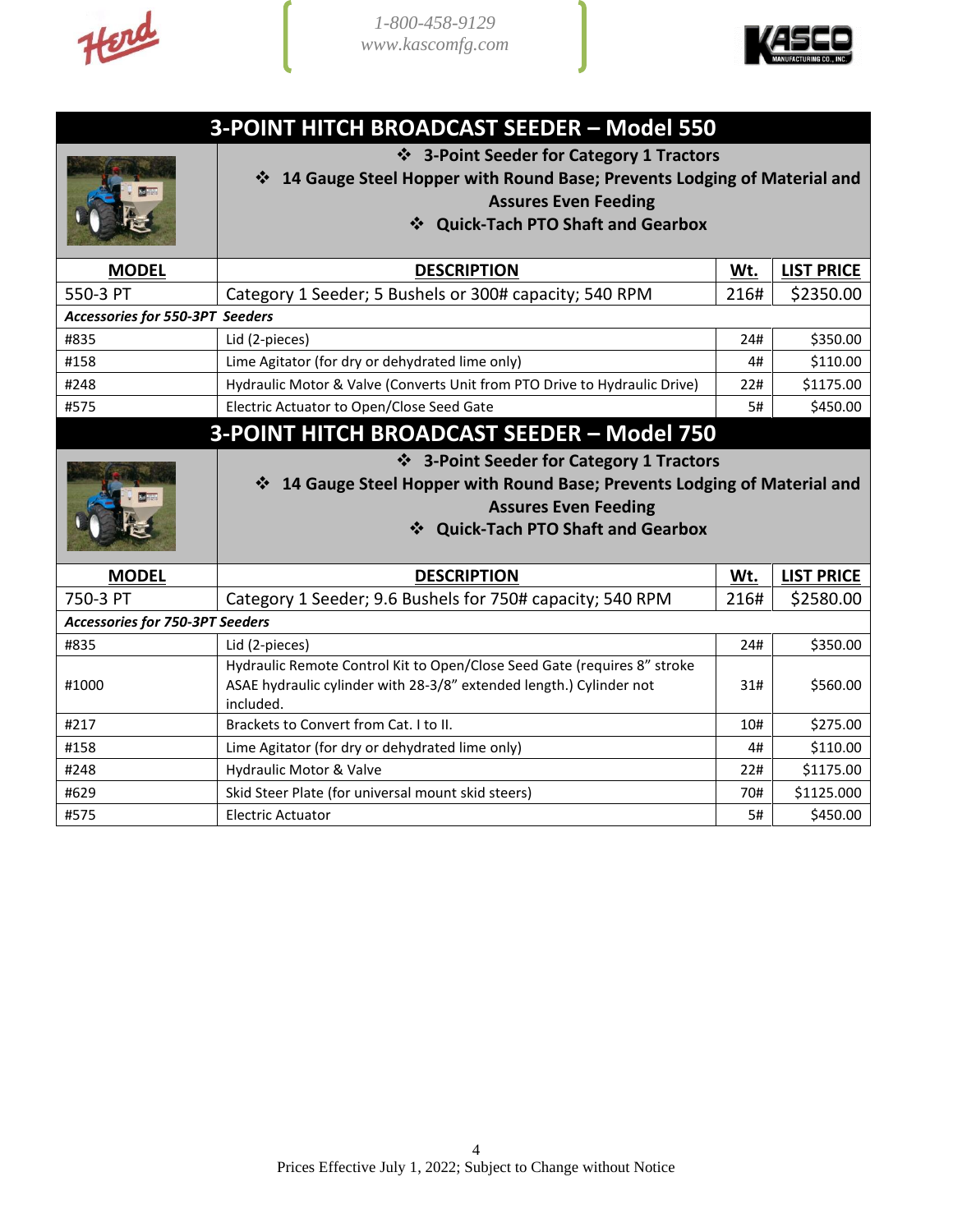



| PTO 3-POINT HITCH BROADCAST SEEDERS - Model 1200C       |                                                                                                                                                                                                                                                                               |      |                   |
|---------------------------------------------------------|-------------------------------------------------------------------------------------------------------------------------------------------------------------------------------------------------------------------------------------------------------------------------------|------|-------------------|
| 1200# and 16 Bushel Capacity<br>$\frac{1}{2}$           |                                                                                                                                                                                                                                                                               |      |                   |
|                                                         | No Special Parts needed to Change from Seed to Fertilizer<br>❖                                                                                                                                                                                                                |      |                   |
|                                                         | Gearbox is Standard for 540 RPM; Option for 1000 RPM                                                                                                                                                                                                                          |      |                   |
|                                                         | <b>Heavy Duty 14 Gauge Steel Hopper with Welded Seams</b><br>❖                                                                                                                                                                                                                |      |                   |
|                                                         | <b>Round Hopper Base</b><br>❖                                                                                                                                                                                                                                                 |      |                   |
| <b>MODEL</b>                                            | <b>DESCRIPTION</b>                                                                                                                                                                                                                                                            | Wt.  | <b>LIST PRICE</b> |
| $1200C - 3PT$                                           | Category 2 Seeder; 1200# or 16 Bushel Capacity                                                                                                                                                                                                                                | 291# | \$3150.00         |
| Accessories for 1200C Seeders                           |                                                                                                                                                                                                                                                                               |      |                   |
| #1087                                                   | Lid (2-Piece)                                                                                                                                                                                                                                                                 | 34#  | \$420.00          |
| #1000                                                   | Hydraulic Remote Control Kit to Open/Close Seed Gate (Requires 8"<br>stroke ASAE hydraulic cylinder with 28-3/8" extended length).<br>Cylinder Not Included.                                                                                                                  | 31#  | \$560.00          |
| #158                                                    | Lime Agitator (for dry or dehydrated lime only)                                                                                                                                                                                                                               | 4#   | \$110.00          |
| #248                                                    | Hydraulic Motor & Valve (Converts Unit from PTO Drive to Hydraulic<br>Drive)                                                                                                                                                                                                  | 22#  | \$1175.00         |
| #1125                                                   | Brackets to convert from Cat II to Cat I                                                                                                                                                                                                                                      | 10#  | \$250.00          |
| #575                                                    | Electric Actuator to Open/Close Seed Gate                                                                                                                                                                                                                                     | 5#   | \$450.00          |
| <b>PTO 3-POINT HITCH BROADCAST SEEDERS - Model 2440</b> |                                                                                                                                                                                                                                                                               |      |                   |
| Head <b>Within</b>                                      | ❖ For Category 2 Tractors<br>❖ 2440# or 32 Bushel Capacity<br>❖ Rotating Agitator for Even Feeding<br>Base Plate will Pivot to center the pattern of any material, from<br>❖<br><b>Brome grass to Soybeans</b><br><b>Heavy Duty Independent Stand and Carrying Frame</b><br>❖ |      |                   |
| <b>MODEL</b>                                            | <b>DESCRIPTION</b>                                                                                                                                                                                                                                                            | Wt.  | <b>LIST PRICE</b> |
| 2440 3-PT                                               | Category 2 Seeder; 2440# or 32 Bushel Capacity.<br>Standard with Hydraulic Remote Control. (Requires 8"<br>stroke ASAE cylinder, with 28-3/8" extended length. Not<br>included)                                                                                               | 525# | \$5675.00         |
| <b>Accessories for 2440 Seeders</b>                     |                                                                                                                                                                                                                                                                               |      |                   |
| #1136                                                   | Lid (2-Piece)                                                                                                                                                                                                                                                                 | 51#  | \$500.00          |
| #158                                                    | Lime Agitator for Dry or Dehydrated Lime Only                                                                                                                                                                                                                                 | 4#   | \$110.00          |
| #248                                                    | Hydraulic Motor & Valve (converts unit from PTO-Drive to Hydraulic<br>Drive)                                                                                                                                                                                                  | 22#  | \$1175.00         |
| #575                                                    | Electric Actuator to Open/Close Seed Gate                                                                                                                                                                                                                                     | 5#   | \$450.00          |